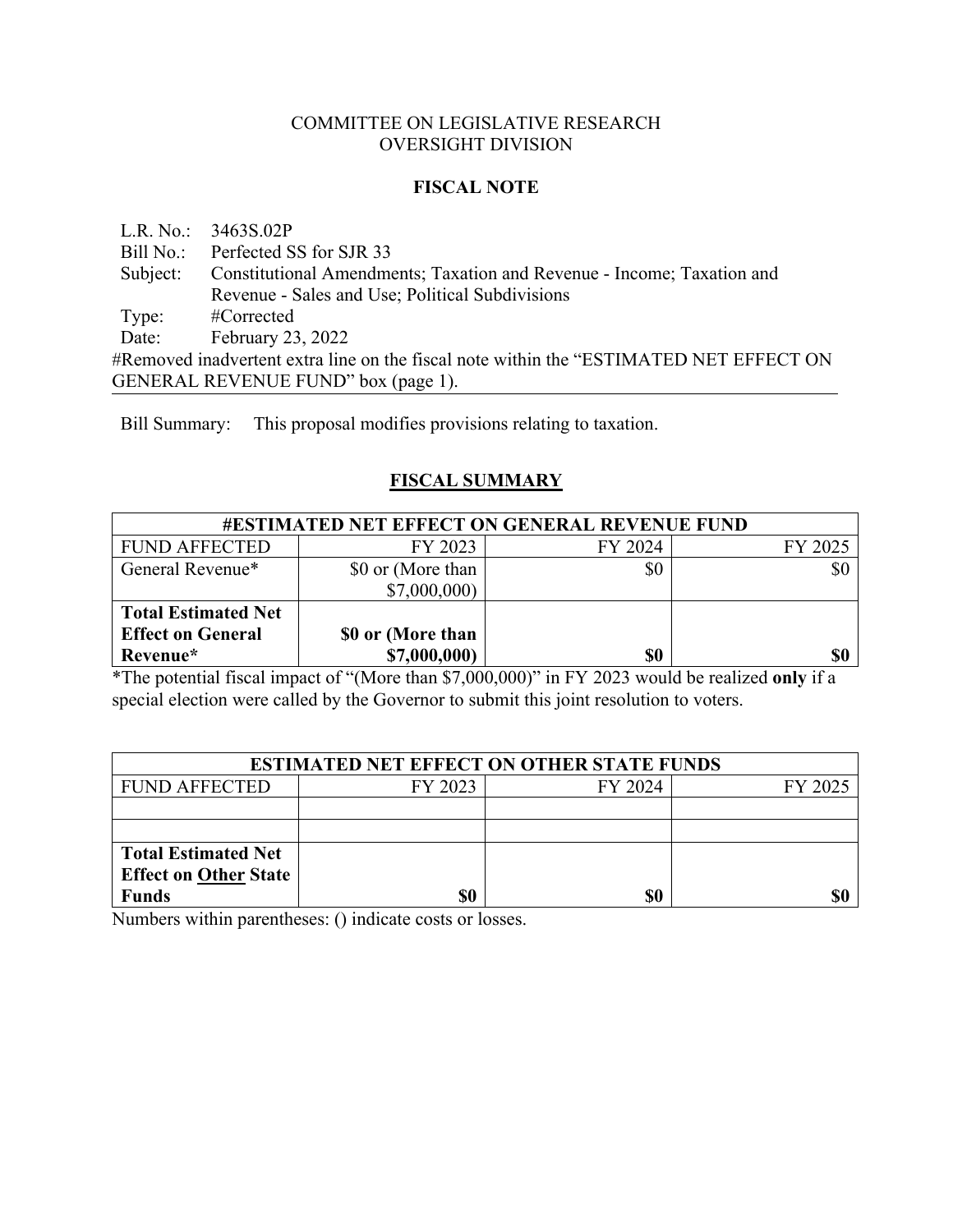L.R. No. 3463S.02P Bill No. Perfected SS for SJR 33 Page **2** of **7** February 23, 2022

| <b>ESTIMATED NET EFFECT ON FEDERAL FUNDS</b> |         |         |         |  |
|----------------------------------------------|---------|---------|---------|--|
| <b>FUND AFFECTED</b>                         | FY 2023 | FY 2024 | FY 2025 |  |
|                                              |         |         |         |  |
|                                              |         |         |         |  |
| <b>Total Estimated Net</b>                   |         |         |         |  |
| <b>Effect on All Federal</b>                 |         |         |         |  |
| Funds                                        | \$0     | \$0     |         |  |

| <b>ESTIMATED NET EFFECT ON FULL TIME EQUIVALENT (FTE)</b> |         |         |         |  |
|-----------------------------------------------------------|---------|---------|---------|--|
| <b>FUND AFFECTED</b>                                      | FY 2023 | FY 2024 | FY 2025 |  |
|                                                           |         |         |         |  |
|                                                           |         |         |         |  |
| <b>Total Estimated Net</b>                                |         |         |         |  |
| <b>Effect on FTE</b>                                      |         |         |         |  |

- $\boxtimes$  Estimated Net Effect (expenditures or reduced revenues) expected to exceed \$250,000 in any of the three fiscal years after implementation of the act or at full implementation of the act.
- $\Box$  Estimated Net Effect (savings or increased revenues) expected to exceed \$250,000 in any of the three fiscal years after implementation of the act or at full implementation of the act.

| <b>ESTIMATED NET EFFECT ON LOCAL FUNDS</b> |         |         |         |  |
|--------------------------------------------|---------|---------|---------|--|
| <b>FUND AFFECTED</b>                       | FY 2023 | FY 2024 | FY 2025 |  |
|                                            |         |         |         |  |
| <b>Local Government</b>                    | $\$0*$  | \$0     |         |  |
| .                                          |         |         |         |  |

\*Transfers-in and costs (if any) net to zero (\$0)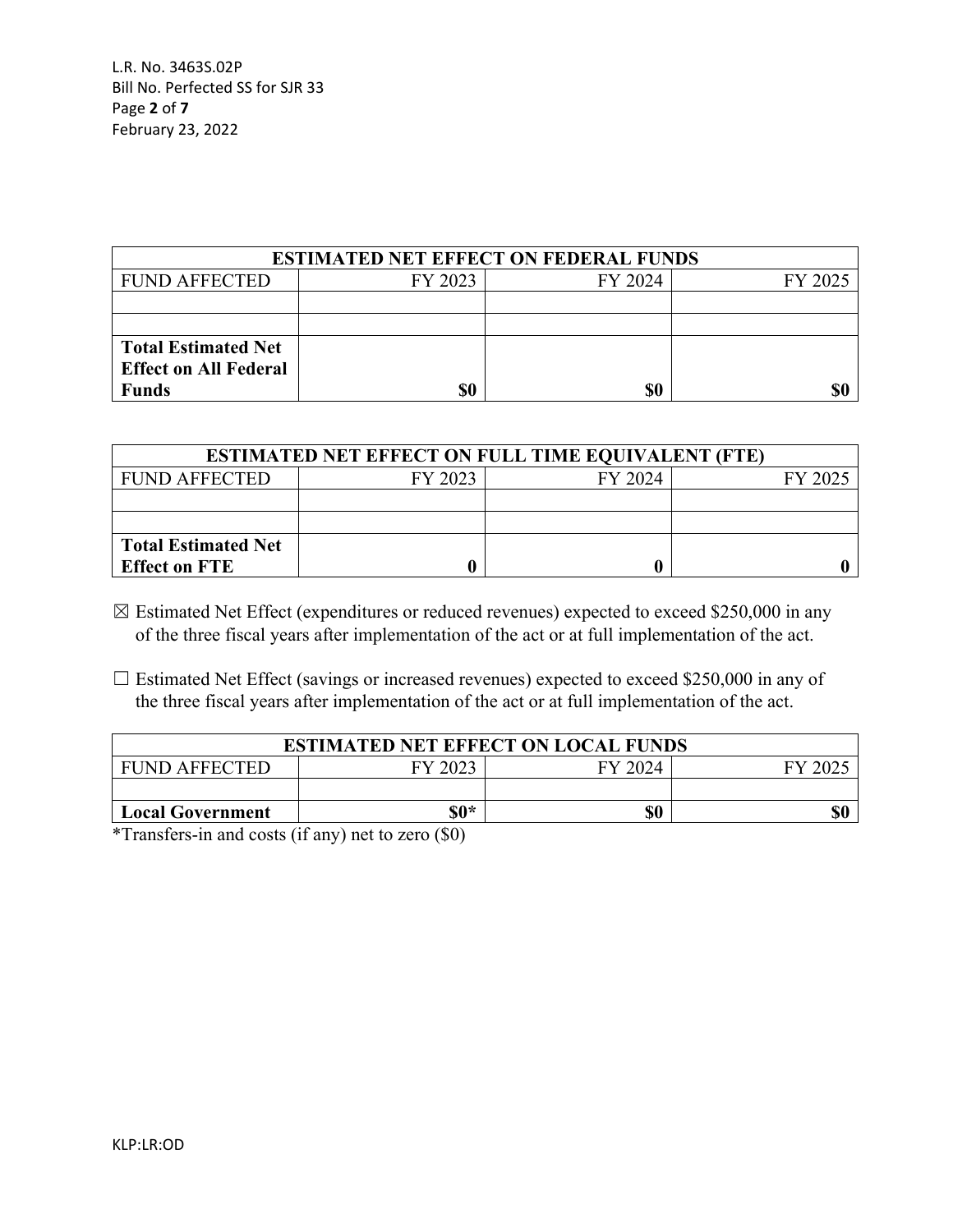L.R. No. 3463S.02P Bill No. Perfected SS for SJR 33 Page **3** of **7** February 23, 2022

# **FISCAL ANALYSIS**

## ASSUMPTION

## **Section 4(d)**

Officials from the **Department of Revenue** note this proposal in Article X, Section 4(d) would limit the top income tax rate to 5.9%. This section specifically states that the limit shall apply to individual income taxes. DOR notes the current income tax rate for TY 2022 will be 5.3% with further reductions in the individual income rate based on General Revenue growth requirements in the future.

Therefore, by the time this proposal is enacted (if voter approved) the individual tax rate will already be below the 5.9% limit. Therefore, there is no impact from this provision on DOR.

Officials from the **Office of Administration - Budget and Planning (B&P)** state this section would limit the top income tax rate to 5.9%. This section does not specifically state that the limit shall apply to individual or corporate income taxes. Therefore, B&P assumes that the 5.9% limit shall apply to both corporate and individual income taxes.

B&P notes that currently the top individual income tax rate is 5.3% with further reductions scheduled to occur pending General Revenue growth requirements. B&P also notes that as of 1/1/2020, the top corporate tax rate is 4.0%. Therefore, this proposed limit on the top income tax rates will not impact state revenues as both the individual and corporate tax rates are and would be already below the 5.9% limit.

#### **Section 26**

Officials from the **Department of Revenue** note Section 26 currently states that no tax can be expanded or imposed if it was not taxed prior to January 1, 2015. This proposal would allow subscriptions and online purchases of tangible personal property to be expanded or imposed in the future. This constitutional amendment is not expected to have any additional fiscal impact. Should legislation be presented to expand the tax base any fiscal impact from that expansion would be identified in that legislation's fiscal note request.

Officials from the **Office of Administration - Budget and Planning** state this proposal would add an exemption for subscriptions, licenses for digital products, and online purchases of tangible personal property to the sales tax prohibition for items or transactions that were not taxable as of January 1, 2015. B&P notes that under current law these items and transactions are already taxable under the use tax law in Chapter 144. This provision would clarify that they could also be subject to sales tax, rather than use tax.

#### **Proposal as a Whole**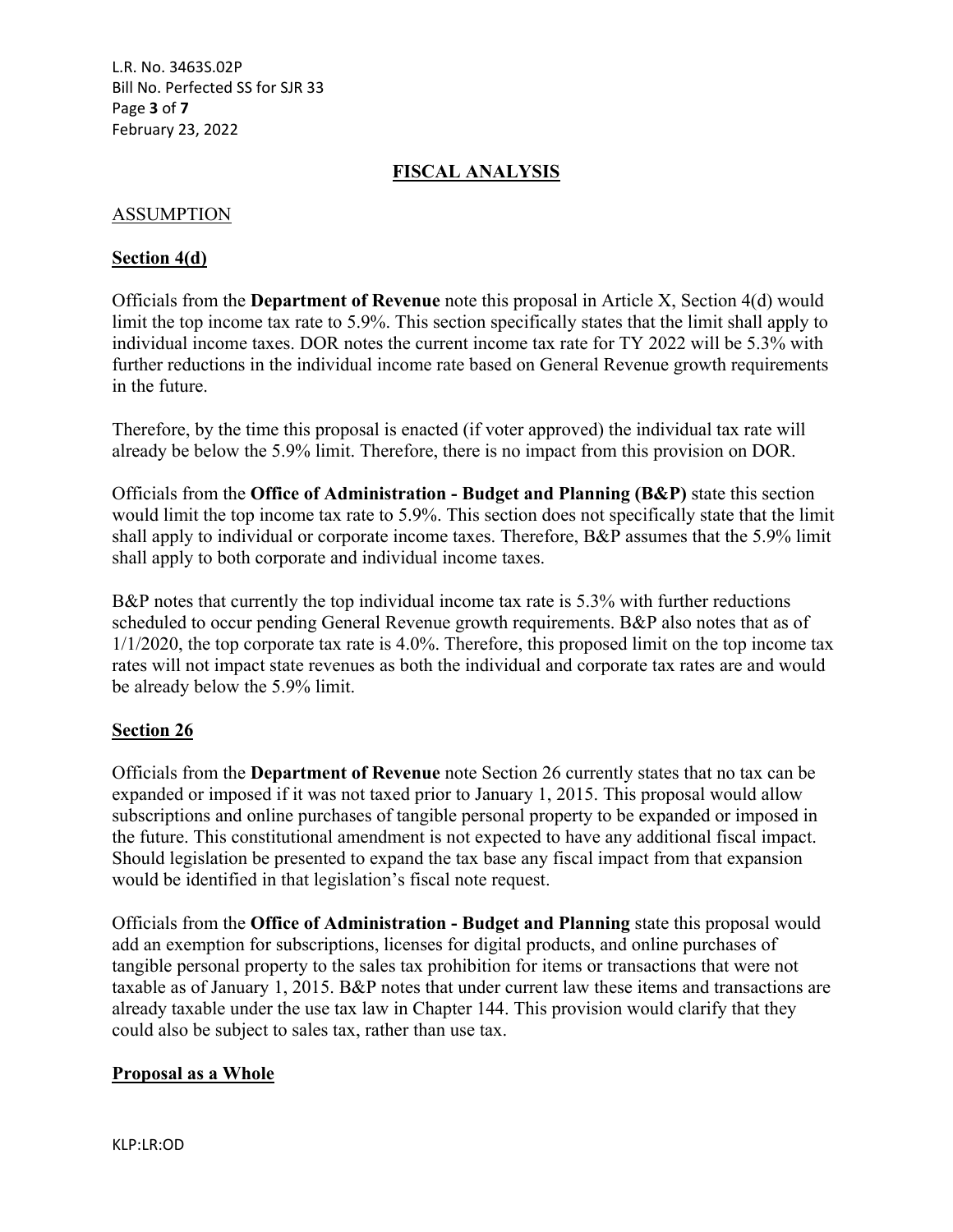L.R. No. 3463S.02P Bill No. Perfected SS for SJR 33 Page **4** of **7** February 23, 2022

Officials from the **Office of Administration - Budget and Planning** assume this proposal is subject to voter approval during the election in November 2022. B&P assumes that if voterapproved, this proposal would not be enacted until January 1, 2023.

Officials from the **Missouri Department of Conservation** note this proposal would have an unknown fiscal impact but greater than \$250,000. The Conservation Sales Tax funds are derived from one-eighth of one percent sales and use tax pursuant to Article IV Section 43 (a) of the Missouri Constitution. Any increase in sales and use tax collected would increase revenue to the Conservation Sales Tax funds. However, the initiative is very complex and may require adjustments to Missouri sales tax law which could cause some downside risk to the Conservation Sales Tax. The Department assumes the Department of Revenue would be better able to estimate the anticipated fiscal impact that would result from this proposal.

**Oversight** notes that the Conservation Sales Tax funds are derived from one-eighth of one percent sales and use tax pursuant to Article IV Section 43 (a) of the Missouri Constitution, thus MDC=s sales taxes are constitutional mandates. Therefore, Oversight will reflect the B&P's and DOR's fiscal impact estimates for MDC's funds.

In response to a previous version (SJR 33), officials from the **Department of Natural Resources** deferred to the **Department of Revenue** for the potential fiscal impact of this proposal.

Officials from the **Office of the Secretary of State** stated each year, a number of joint resolutions that would refer to a vote of the people a constitutional amendment and bills that would refer to a vote of the people the statutory issue in the legislation may be considered by the General Assembly.

Unless a special election is called for the purpose, Joint Resolutions proposing a constitutional amendment are submitted to a vote of the people at the next general election. Article XII section 2(b) of the Missouri Constitution authorizes the governor to order a special election for constitutional amendments referred to the people. If a special election is called to submit a Joint Resolution to a vote of the people, section 115.063.2 RSMo requires the state to pay the costs. The cost of the special election has been estimated to be \$7 million based on the cost of the 2020 Presidential Preference Primary.

The Secretary of State's office is required to pay for publishing in local newspapers the full text of each statewide ballot measure as directed by Article XII, Section 2(b) of the Missouri Constitution and Section 116.230-116.290, RSMo. Funding for this item is adjusted each year depending upon the election cycle. A new decision item is requested in odd numbered fiscal years and the amount requested is dependent upon the estimated number of ballot measures that will be approved by the General Assembly and the initiative petitions certified for the ballot. In FY 2014, the General Assembly changed the appropriation so that it was no longer an estimated appropriation.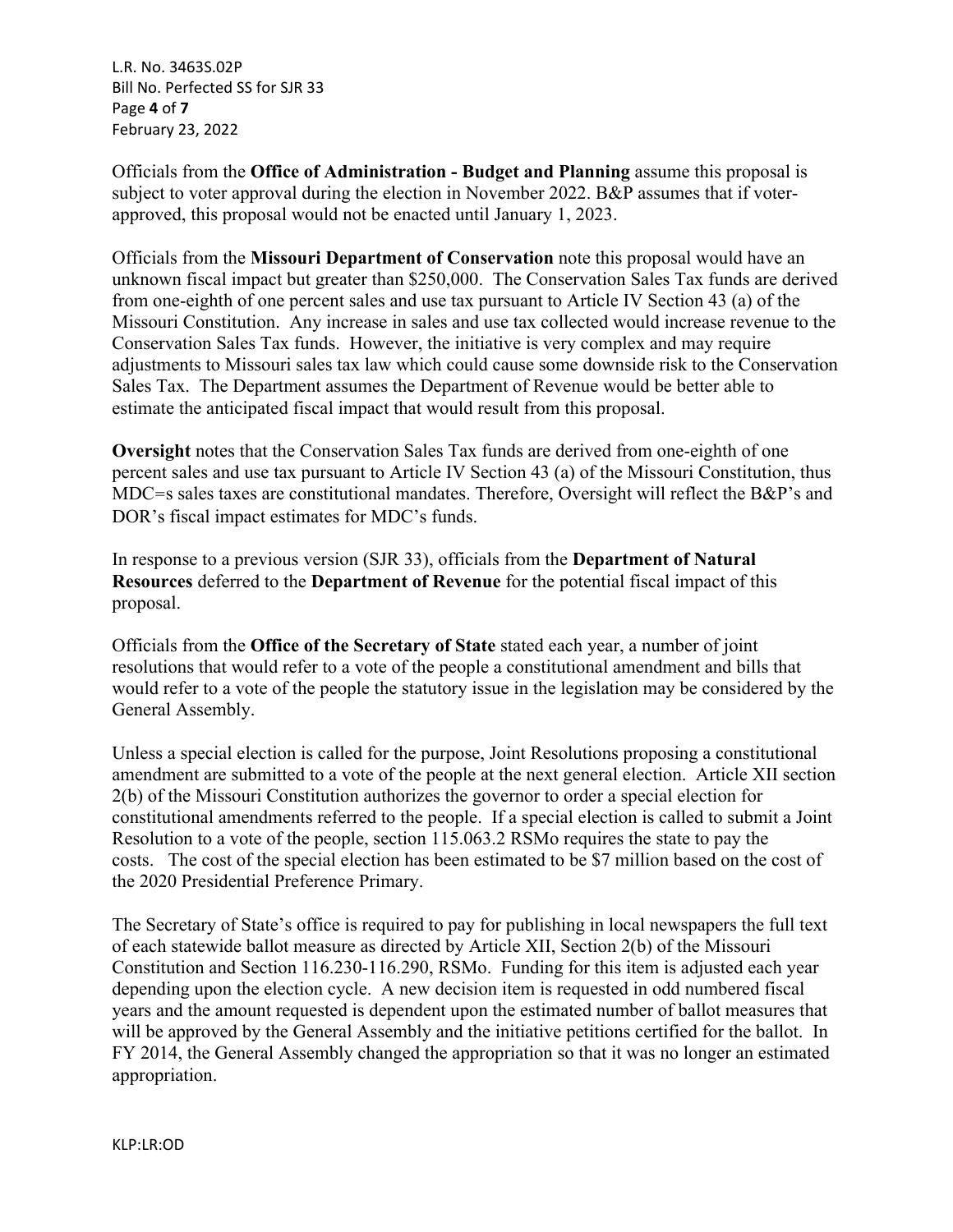L.R. No. 3463S.02P Bill No. Perfected SS for SJR 33 Page **5** of **7** February 23, 2022

For the FY22 petitions cycle, the SOS estimates publication costs at \$70,000 per page. This amount is subject to change based on number of petitions received, length of those petitions and rates charged by newspaper publishers.

The Secretary of State's office will continue to assume, for the purposes of this fiscal note, that it should have the full appropriation authority it needs to meet the publishing requirements. Because these requirements are mandatory, the SOS reserve the right to request funding to meet the cost of publishing requirements if the Governor and the General Assembly again change the amount or continue to not designate it as an estimated appropriation.

**Oversight** has reflected, in this fiscal note, the state potentially reimbursing local political subdivisions the cost of having this joint resolution voted on during a special election in fiscal year 2023. This reflects the decision made by the Joint Committee on Legislative Research that the cost of the elections should be shown in the fiscal note. The next scheduled statewide primary election is in August 2022 and the next scheduled general election is in November 2022 (both in FY 2023). It is assumed the subject within this proposal could be on one of these ballots; however, it could also be on a special election called for by the Governor (a different date). Therefore, Oversight will reflect a potential election cost reimbursement to local political subdivisions in FY 2023.

Officials from the **Office of the Secretary of State (SOS)** also note many bills considered by the General Assembly include provisions allowing or requiring agencies to submit rules and regulations to implement the act. The SOS is provided with core funding to handle a certain amount of normal activity resulting from each year's legislative session. The fiscal impact for this fiscal note to the SOS for Administrative Rules is less than \$5,000. The SOS recognizes that this is a small amount and does not expect that additional funding would be required to meet these costs. However, the SOS also recognizes that many such bills may be passed by the General Assembly in a given year and that collectively the costs may be in excess of what the office can sustain with the core budget. Therefore, the SOS reserves the right to request funding for the cost of supporting administrative rules requirements should the need arise based on a review of the finally approved bills signed by the governor.

**Oversight** assumes the SOS could absorb the costs of printing and distributing regulations related to this proposed legislation. If multiple bills pass which require the printing and distribution of regulations at substantial costs, the SOS could request funding through the appropriations process.

Officials from the **Department of Elementary and Secondary Education, Cole Camp Ambulance District, City of Claycomo, City of Springfield,** and the **City of O'Fallon** each assume the proposal will have no fiscal impact on their respective organizations. **Oversight** does not have any information to the contrary. Therefore, Oversight will reflect a zero impact in the fiscal note for these agencies.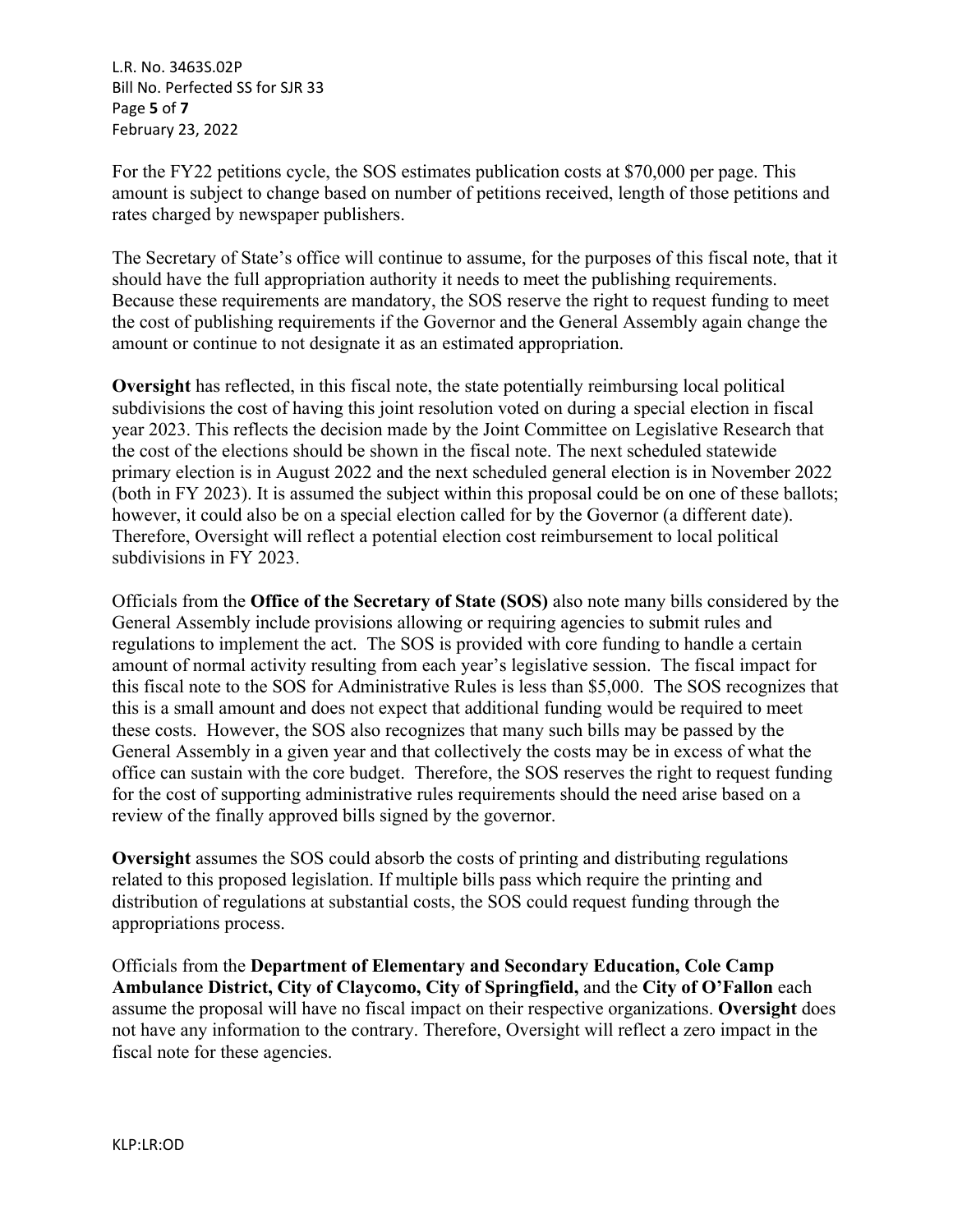L.R. No. 3463S.02P Bill No. Perfected SS for SJR 33 Page **6** of **7** February 23, 2022

**Oversight** only reflects the responses received from state agencies and political subdivisions; however, other cities, counties, and ambulance and fire protection districts were requested to respond to this proposed legislation but did not. A listing of political subdivisions included in Missouri Legislative Information System (MOLIS) database is available upon request.

| FISCAL IMPACT – State Government      | FY 2023             | FY 2024    | FY 2025    |
|---------------------------------------|---------------------|------------|------------|
|                                       | $(10 \text{ Mo.})$  |            |            |
| <b>GENERAL REVENUE</b>                |                     |            |            |
|                                       |                     |            |            |
| Transfer Out – Reimbursement Of Cost  | \$0 or (More        | \$0        | \$0        |
| To Local Election Authorities if A    | than                |            |            |
| Special Election Is Called For By The | \$7,000,000         |            |            |
| Governor                              |                     |            |            |
|                                       |                     |            |            |
| <b>ESTIMATED NET EFFECT ON</b>        | \$0 or (More        | <u>\$0</u> | <u>\$0</u> |
| <b>GENERAL REVENUE FUND</b>           | <u>than</u>         |            |            |
|                                       | <u>\$7,000,000)</u> |            |            |

| FISCAL IMPACT - Local Government        | FY 2023            | FY 2024 | FY 2025 |
|-----------------------------------------|--------------------|---------|---------|
|                                         | $(10 \text{ Mo.})$ |         |         |
|                                         |                    |         |         |
| <b>LOCAL ELECTION AUTHORITY</b>         |                    |         |         |
|                                         |                    |         |         |
| Transfer In - Reimbursement To Local    |                    |         |         |
| <b>Election Authorities For Cost Of</b> | \$0 or More        |         |         |
| Special Election if Called For By The   | than               |         |         |
| Governor                                | \$7,000,000        | \$0     | \$0     |
|                                         |                    |         |         |
| Cost – Cost To Local Election           | \$0 or More        |         |         |
| Authorities For Special Election if     | than               |         |         |
| Called For By The Governor              | $(\$7,000,000)$    | \$0     | \$0     |
|                                         |                    |         |         |
| <b>ESTIMATED NET EFFECT ON</b>          |                    |         |         |
| <b>LOCAL ELECTION AUTHORITY</b>         | \$0                | \$0     |         |

#### FISCAL IMPACT – Small Business

No direct fiscal impact to small businesses would be expected as a result of this proposal.

#### FISCAL DESCRIPTION

This constitutional amendment, if approved by the voters, prohibits the General Assembly from setting an income tax rate exceeding 5.9%.

KLP:LR:OD